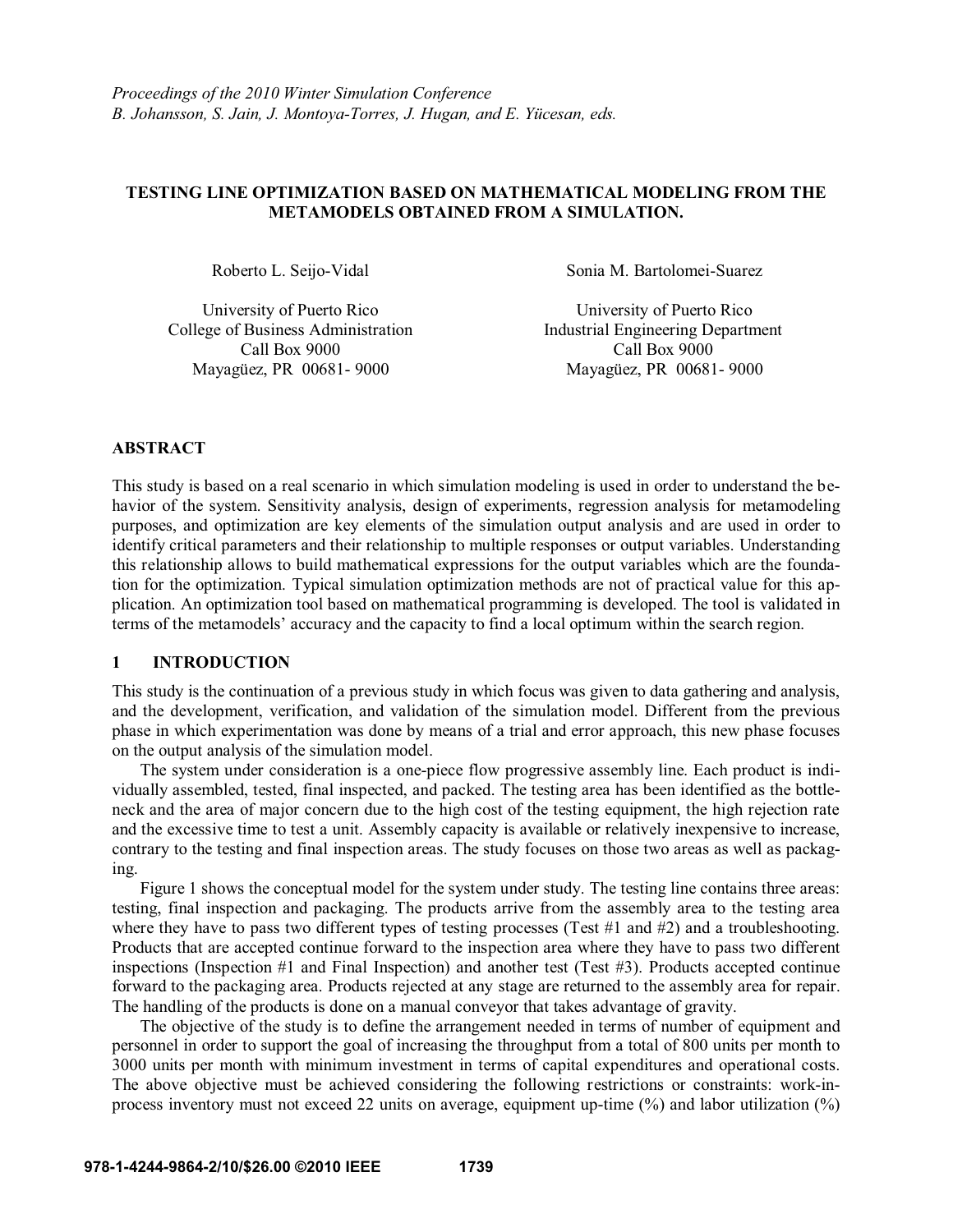must not exceed some pre-specified limits. This scenario is complicated by the fact that the rejection rate is high at the testing area and the testing process time is considered excessively high. Management has been working on improving these two issues but new performance levels are uncertain. For the purpose of the analysis, capital investment is related to the acquisition of new equipment and work-in-process inventory, and operational cost is mostly related to labor.



Figure 1. Conceptual model for the system under study

The analysis of simulation models of this complexity is usually simplified by reducing the search region, thus defining a manageable number of feasible scenarios. This is achieved by fixing or setting up input parameters to conditions that will positively impact the main goal of the analysis. For example, by fixing the yield to 90% instead of 70% and fixing the testing process time to 70% of the actual value instead of 85%, we can expect more throughput and a reduction of the up-time for the testing machine which allows the expected volume to be reached with the least number of machines, thus reducing the capital expenditure cost. Nevertheless, the analysis has no value for the end user if those conditions for the input parameters are not reached in real life. The capacity for understanding the model is not only limited but there is no guarantee that the suggested alternative is the best in terms of reducing the capital and operational costs.

Understanding the relationship between the input parameters and multiple interrelated performance metrics or output variables with restrictions is key to achieving the expected goal of the system. Several input parameters are factors for which the end user can specify any value within a given range of interest. The fact that there are variable input parameters and multiple response variables with restrictions suggests the necessity for using computer simulation with design of experiments, metamodels, and optimization.

The expectation of this study is to provide the end user with an understanding of the behavior of the system within the given spectrum of the input parameters. Traditional simulation optimization methods are of no practical value for this problem due to the lack of resources availability from the end user and the uncertainty related to the values that the variable input parameters can assume. The approach followed is to express the relation between the simulation input parameters and the responses in terms of a mathe-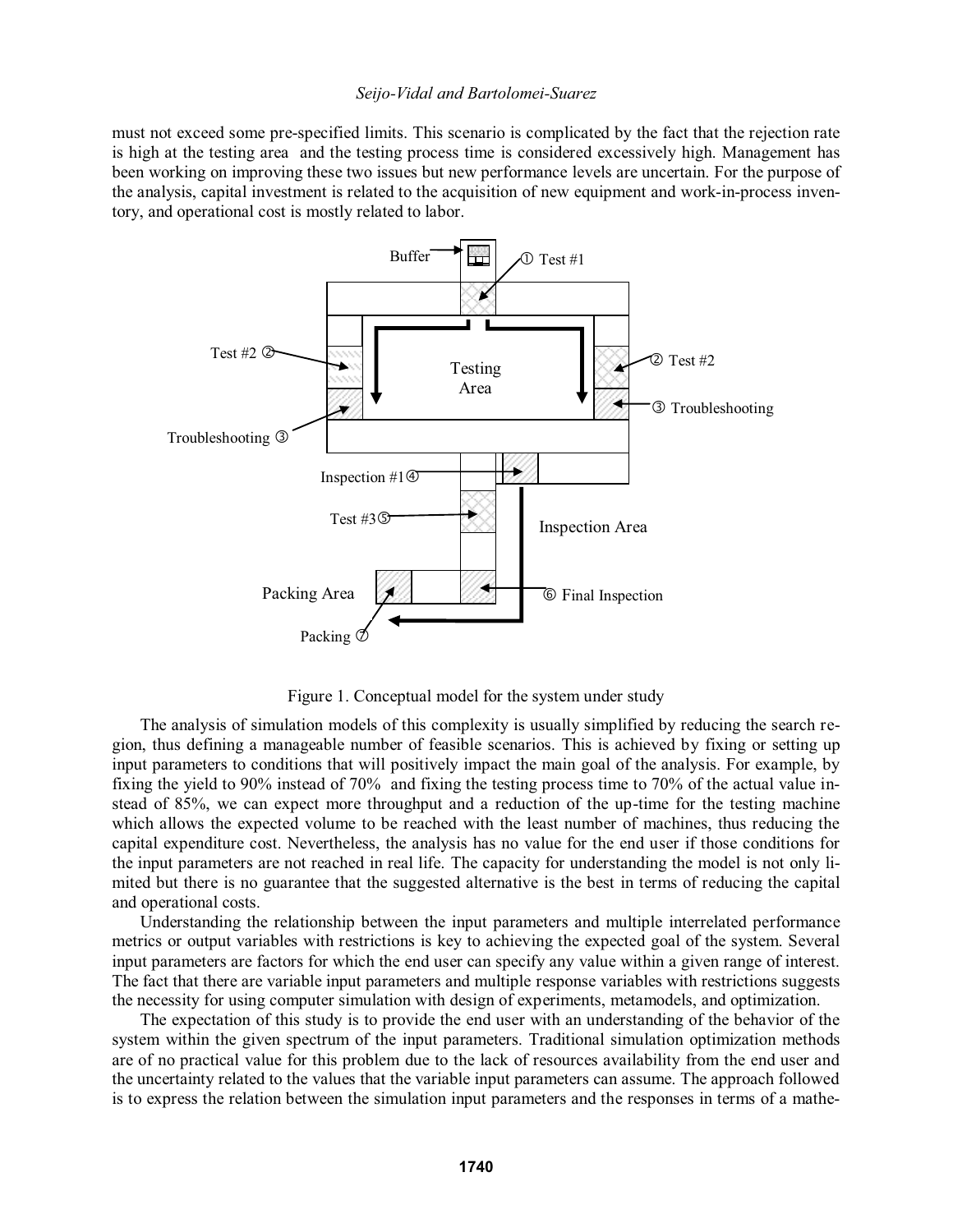matical optimization problem by use of metamodels. Even though the simulation literature recommends caution from the analyst side when pretending to solve simulation optimization problems with deterministic methods, mainly due to the inheriting variability of any simulation model, it is believed that this approach provides the end user with the full understanding of the system without having to invest in expen sive simulation software. Microsoft's Excel Solver is used for the development of the optimization tool, showing to be of practical value due to its use of the Generalized Reduced Gradient (GRG) algorithm and its universality in today's business world.

## **2 LITERATURE REVIEW**

As per Banks et al. (2001), output analysis is the examination of data generated by simulation and its purpose is to predict the performance of a system or to compare the performance of two or more alternative system designs. This definition suggests the importance of output analysis in any simulation study. Unfortunately, even though simulation is widely used for decision making in the industry, in many applications the analyst tends to follow the traditional trial and error approach instead of a scientific approach based on experimental design in order to understand the behavior of the system; therefore, undermining the power of simulation and increasing the probability for making erroneous inferences about the system.

The system being modeled is a non-terminal system and the interest is to analyze the model under the steady state condition. As per Sargent (2002), systems modeled for steady-state analysis introduce the complexities of: (1) removal of the bias of the imposed initial model state and (2) definition of a sample that admits an accepted estimate of sample variance, which is needed to determine the precision of estimates of steady-state parameters. The replications method is used in this study for the estimation of the sample variance.

As per Sánchez (2001), the purpose of preparing a simulation model is not to assess the capability of a single system, but to compare one or more systems to a standard level of performance, to compare several systems to one another, or to determine how the performance of one system changes according to particular variants of operating conditions. As per Kleijnen et al. (2001), sensitivity analysis is the syste matic investigation of the reaction of the simulation responses to extreme values of the model's input or to drastic changes in the model's structure. Such an analysis helps identify the most important factors in a simulation study. Law et al. (1991) specifies that if the output is sensitive to some aspect of the model, then that aspect must be modeled carefully. For this study, sensitivity analysis is used for the purpose of identifying input parameters of the simulation model that should be considered as experimental factors as well as for defining the experimental levels for those factors. Hypothesis tests are used as part of the sensitivity analysis.

 As per Montgomery (2001), experimental design is a test or series of tests in which purposeful changes are made to the input variables of a process or system so that we may observe and identify the reasons for changes that may be observed in the output response. In the context of simulation, the system or process is a computer model of the real system under study, either actual or planned. The simulation literature states that at the early stages of experimentation the analyst is concerned about which factors are important and how they might affect the responses. As the analyst understanding of the model's behavior progresses, the interest on experimentation turns from identifying critical factors to defining the optimal combinations of factor levels that maximize or minimize a response of interest. At this stage, the use of metamodels and response surface methodologies can be of great value. Once metamodels are constructed, the estimation of the gradient could also be of interest to the analyst for purposes of quantifying how the responses react to small changes in the quantitative factors as well as for optimization purposes. For our case, metamodels are developed for the experimental region with the purpose of optimizing a particular configuration of interest for the end user. Response surfaces are developed not for optimization purposes, but to confirm that an optimum for a particular configuration is within the experimental region.

Barton (1998) specifies that the major issues in metamodeling include: (1) the choice of a functional form for the regression model, (2) the experimental design and (3) the assessment of the adequacy of the metamodel. For the purpose of this study, regression models of first (linear) and second order (quadratic)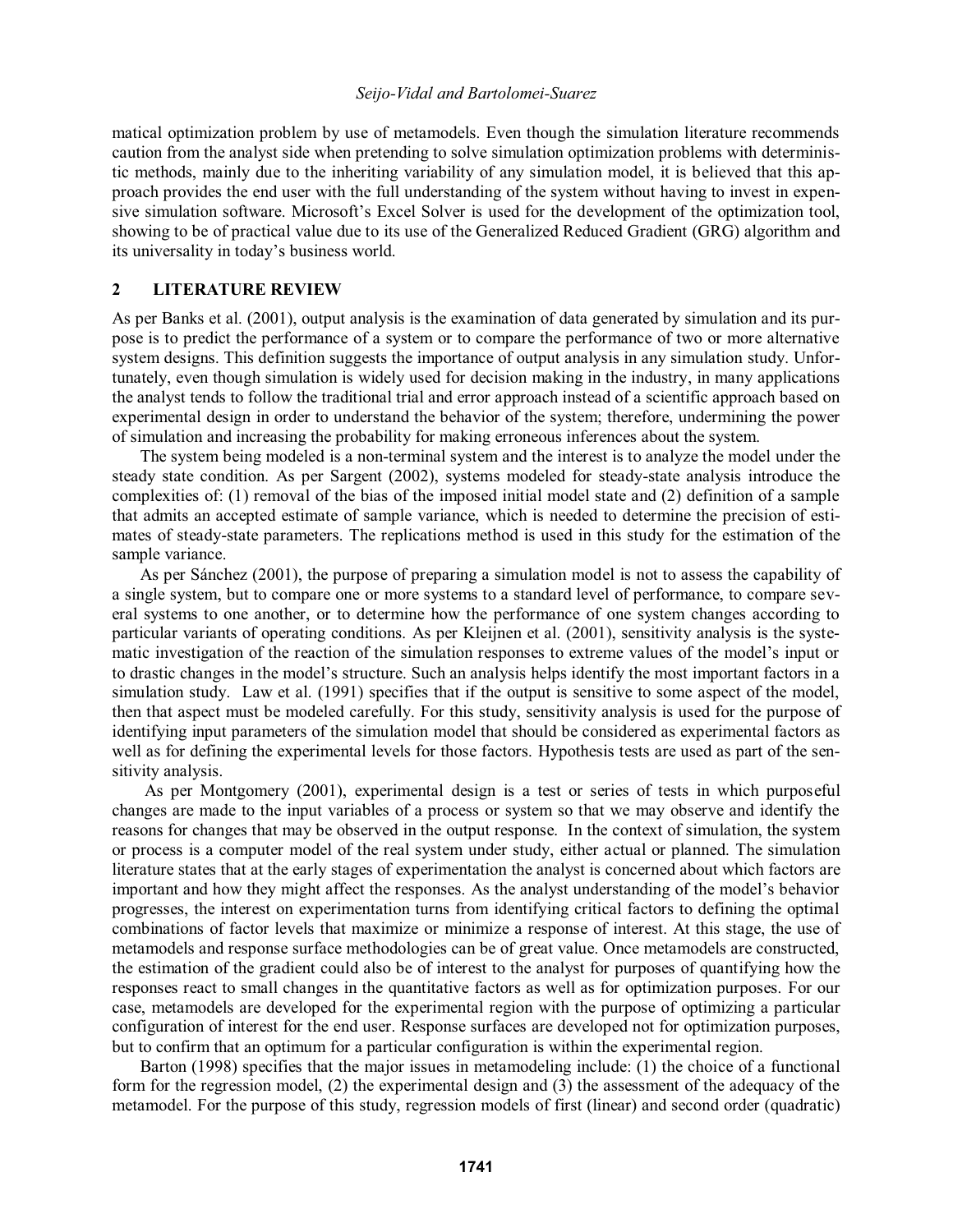are constructed from  $2^k$  factorial and  $2^{k-p}$  fractional factorial designs, and central composite designs, respectively. As for the metamodel adequacy, the test for lack of fit is done.

Fu (2001) defines simulation optimization as the optimization of performance measures based on outputs from stochastic (primarily discrete events) simulations. As in any optimization problem, the primary components are also present: input and output variables, objective function, and constraints. As per April et al. (2003), the main goal of simulation optimization is to find the combination of factor levels that minimizes or maximizes the objective function subject to the constraints imposed on factors and/or responses. The factors of interest are the ones that have the greatest effect on the responses as determined by the experimental designs. The challenge associated with finding the optimal combination of input parameters is that the relation (algebraic function) between the parameters and the response is unknown, which means that it has to be estimated. Swisher et al. (2000), states that the stochastic nature of the simulation output complicates the optimization problem. This may require multiple simulation runs (replicates) or long simulation runs to assure that the optimization algorithm is not misled by the variability of the response.

The simulation optimization techniques can be classified by the input parameters of the model since they are applied depending upon the type of input parameters, in particular, continuous or discrete, both being quantitative type of variables. In the case of qualitative or categorical variables, ranking and selection can be used. As per Swisher et al. (2000), in the case of continuous input parameters, methods may be classified as either gradient-based or non-gradient-based. When the method is applied on the entire (global) domain of interest, in principle, appropriate deterministic procedures can be applied to obtain an optimum. However, in practice, sequential response surface methodology is used rather than deterministic approaches when optimization is the main objective of the study (Kleijnen 1998, and Fu 2001).

Several techniques are available for optimization simulation when the input parameters are discrete. Ranking and selection and multiple comparison procedures can be applied when the set of alternatives is finite and small (Goldsman and Nelson 1998, and Boesel, Nelson, and Kim 2001). On the other hand, if the set of possible alternatives is infinite or large, ordinal optimization, simulated annealing, genetic algorithms, tabu search, and random search can be applied (Glover, Kelly, and Laguna 1999). All of the above methods for a large number of alternatives are known as meta-heuristic methods to simulation optimization, in which the simulation is run to define the function that relates the input parameters with the response variable, and then feedback into the meta-heuristic method to define a new set of alternatives and starting the process all over again.

For the system under consideration, the input variables of interest are both discrete (number of testing machines, personnel, and working shifts) and continuous (yield an testing time), adding to the complexity of the simulation output analysis and suggesting a strategic use of different optimization methods. This scenario is complicated by the fact that management needs a decision support tool not based on the interaction with simulation software. These observations are the main reason for the methodology that is explained in the following section.

#### **3 METHODOLOGY**

The objective of the study is to provide the end user with a tool that allows him/her to understand the behavior of the system for the whole spectrum of alternatives or possibilities as defined by the yield and testing process time. As previously mentioned, the scope is on the output analysis only since the validation of the simulation model was done during a previous phase not included in this study. It is important to emphasize that the scenario being studied is complex in nature based on the relationship between the input parameters and the multiple interrelated output variables, several restrictions or constraints imposed on the system, the uncertainty related to the yield and testing process time, and the fact that there are both continuous and discrete input parameters. Based on these observations, the methodology followed is summarized in this section.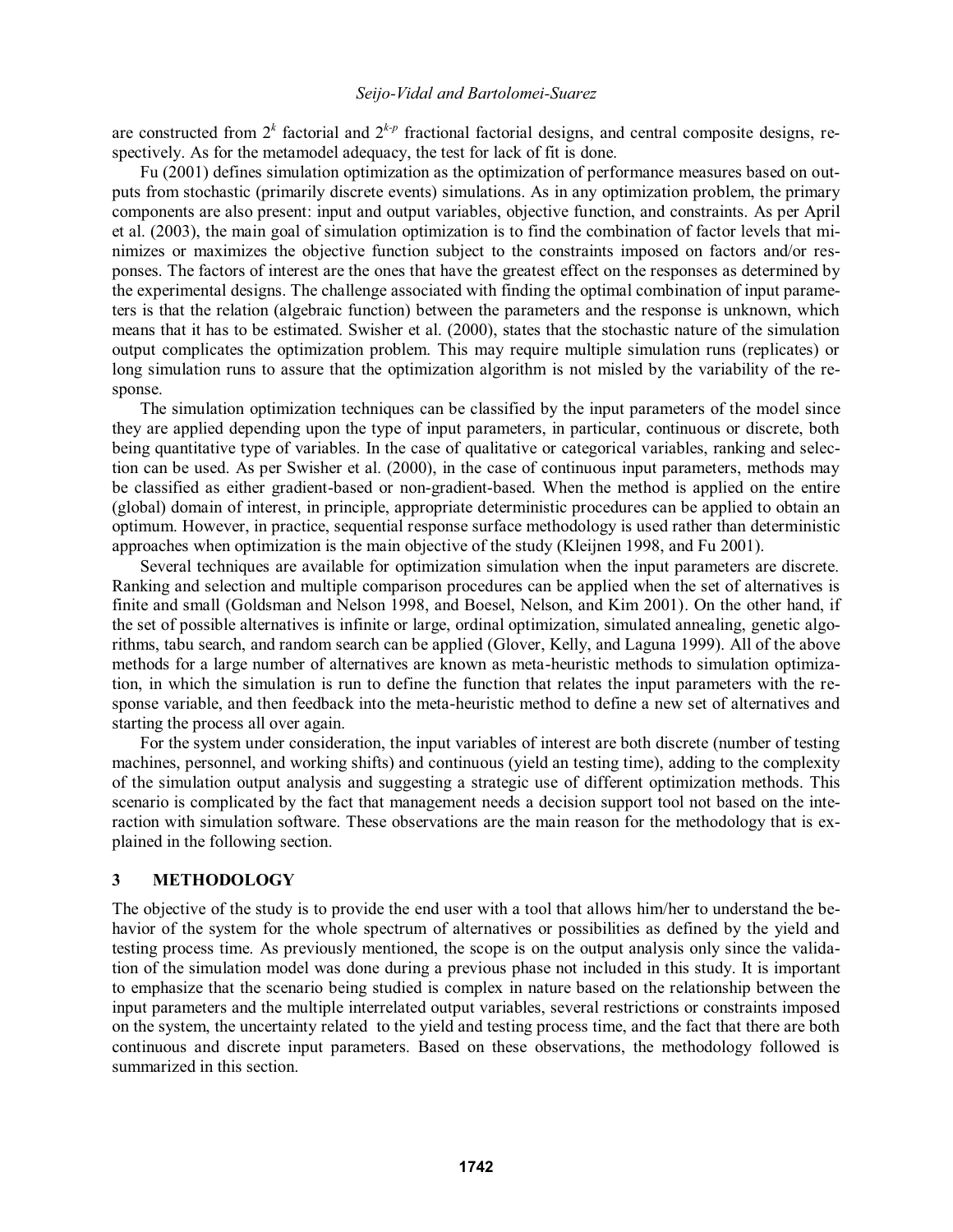# **3.1 Sensitivity Analysis**

Sensitivity analyses are done with respect to two main objectives: (1) to validate the warm-up period defined during the simulation analysis of the model for the actual (real) system, and (2) due to the high number of input parameters at the beginning of the study, to identify with the minimum simulation time effort the parameters that should be considered as experimental factors and their respective experimental levels. The methodology followed is practically the same for both cases. In general, the objective is to vary one factor at a time to determine its impact on the responses of the simulation. Any input parameter that is identified by means of hypothesis testing as statistically impacting at least one performance measure is considered as an experimental factor.

# **3.2 Reducing the Problem with Experimental Designs**

The main objective at this stage of the simulation study is to reduce the number of critical factors to be considered in the metamodels. This is achieved through a series of sequential experimental designs with major focus on the categorical and discrete input parameters, in particular, the labor balancing issue, the number of assemblers, the number of final inspectors, and the number of draw out machines.

The expected result is to eliminate these factors from the critical list by fixing them to a level that would allow the model to achieve the objectives mentioned before. In order to do so, 2*k-p* fractional factorial design with center points and 2*<sup>k</sup>* factorial design are used. The sensitivity analyses are the base for setting the levels for each factor considered in the experiments.

# **3.3 Development of Metamodels**

A series of parallel experimental designs are performed to develop the metamodels used in the optimization process of the study. These experimental designs focus on the testing area. Input parameters identified not as critical by the previous stages of the study are fixed to a particular set of values -thus- reducing the complexity of the model.

The testing area has four critical factors: inter-arrival time, number of testing machines, yield, and testing process time. All of the four critical factors are quantitative input parameters, but the number of testing machines is discrete. In addition, it is understood at this stage of the simulation study that some of the performance measures of interest could have a quadratic relationship with these factors. It is decided to run three parallel central composite experimental designs -one experiment for each number of possible testing machines (3, 4, and 5).

The evaluation of the outcomes from the experimental designs is based on statistical techniques generally used for these purposes, such as: hypothesis tests, analysis of variance, normality tests, run charts, surface plots, and a series of other commonly used graphical plots.

# **3.4 Optimization Tool**

It would be easier for the analysis and execution of the study to fix the yield and testing process time to their respective maximum and minimum levels. Nevertheless, this would be of no practical value for the end user due to the uncertainty with respect to achieving those levels. Basically, the objective is to develop a tool that could be used for management decision making. This in fact is the complexity of the study since it forces us to understand the behavior of the system for the whole spectrum of alternatives or possibilities with respect to the yield and testing process time.

As previously mentioned, typical simulation optimization techniques are not practical options for the end user in terms of the availability of resources, contrary to developing a set of metamodels that could easily be used in exchange of the simulation model. The metamodels are used to build mathematical programming models for optimization purposes. These models are of the type of smooth non-linear optimization problems with 3 decision variables and 3 constraints. A smooth non-linear programming is one in which the objective function or at least one of the constraints is a continuous non-linear function of the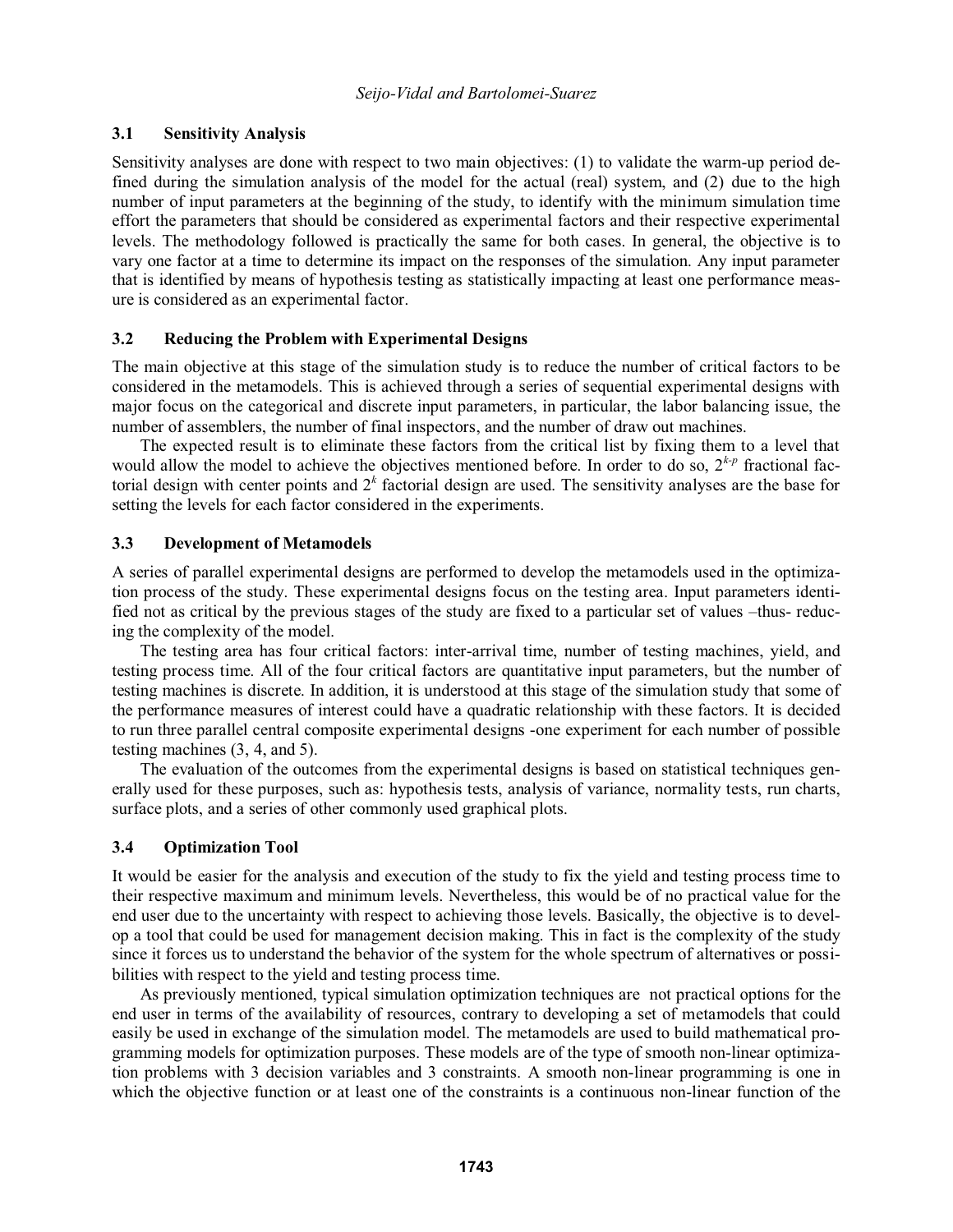decision variables. This characteristic suggests the use of the Generalized Reduced Gradient (GRG) algorithm, which is well known in the mathematical programming arena for solving optimization problems in which non-linear constraints and arbitrary bounds on the decision variables are allowed.

The standard Microsoft Excel Solver can solve smooth non-linear optimization problems using the GRG method for up to 200 decision variables and 100 constraints in addition to bounds on the variables. The code used by Microsoft Excel Solver is the GRG2, which is written in ANSI Fortran. It seeks a feasible solution first (if one is not provided) and then retains feasibility as the objective is improved. It uses a robust implementation of the Broyden-Fletcher-Goldfarb-Shanno (BFGS) quasi-Newton algorithm as its default choice for determining a search direction. A limited-memory conjugate gradient method is also available permitting solutions of problems with hundreds or thousands of variables. The problem's Jacobian is stored and manipulated as a dense matrix, so the effective size limit is one to two hundred active constraints (excluding simple bounds on the variables, which are handled implicitly). As per Boesel (2001), a special development of recent interest in simulation optimization is the integration of metaheuristic search with classical non-linear optimization such as the state-of-the-art GRG2.

All of the above suggests the use of MS Excel Solver and Visual Basic for Applications due to the easiness of use and the opportunity to develop an inexpensive optimization tool. Basically, the end user enters the values for the yield and testing process time, the tool selects the optimization model (for 3, 4 or 5 testing machines) and Microsoft Excel Solver finds the optimum based on maximizing an objective function and meeting the restrictions imposed by the metamodels. The search variable is the inter-arrival time. It is important to mention that the search is done within the feasible experimental region for each testing machine.

## **4 METAMODELS AND VALIDATION OF OPTIMIZATION TOOL**

For each number of possible testing machines needed to achieve a throughput of 1000 units per shift (3000 units in three shifts), metamodels are built relating the input parameters (inter-arrival time, yield, and testing process time) to the output variables (throughput, up-time testing machine, and work-inprocess inventory). These metamodels become the constraints of the optimization problem. As per equation (1), the objective function is based on maximizing *Z* which is defined as the monthly profit per shift, and is calculated as the revenue generated by the throughput less the cost related to work-in-process inventory and depreciation of the testing machines.

$$
Z = (SP)(THPT) - (IC)(WIP) - \left(\frac{\left(\frac{(EAC - BV)}{DY}\right)}{3}\right)(TM) \tag{1}
$$

Where *SP* is the sales price per unit, *THPT* is the throughput, *IC* is the inventory holding cost per unit per unit of time, *WIP* is the work-in-process, *EAC* is the acquisition cost for a new testing machine, *BV* is the book value at the end of the depreciation period, *DY* is the depreciation period in years, 12 is the number of months in a year, 3 is the number of shifts, and *TM* is the number of new machines.

 Note that *Z* lacks the cost component associated with labor. This is mainly because the number of employees needed to achieve 1000 units per shift is fixed for the experimental region defined by the yield, the testing process time, and the inter-arrival time.

The validation of the optimization tool is done by focusing on two subjects: (1) predicting the accuracy of the metamodels vs. the simulation output, and (2) the ability of the experimental region to contain a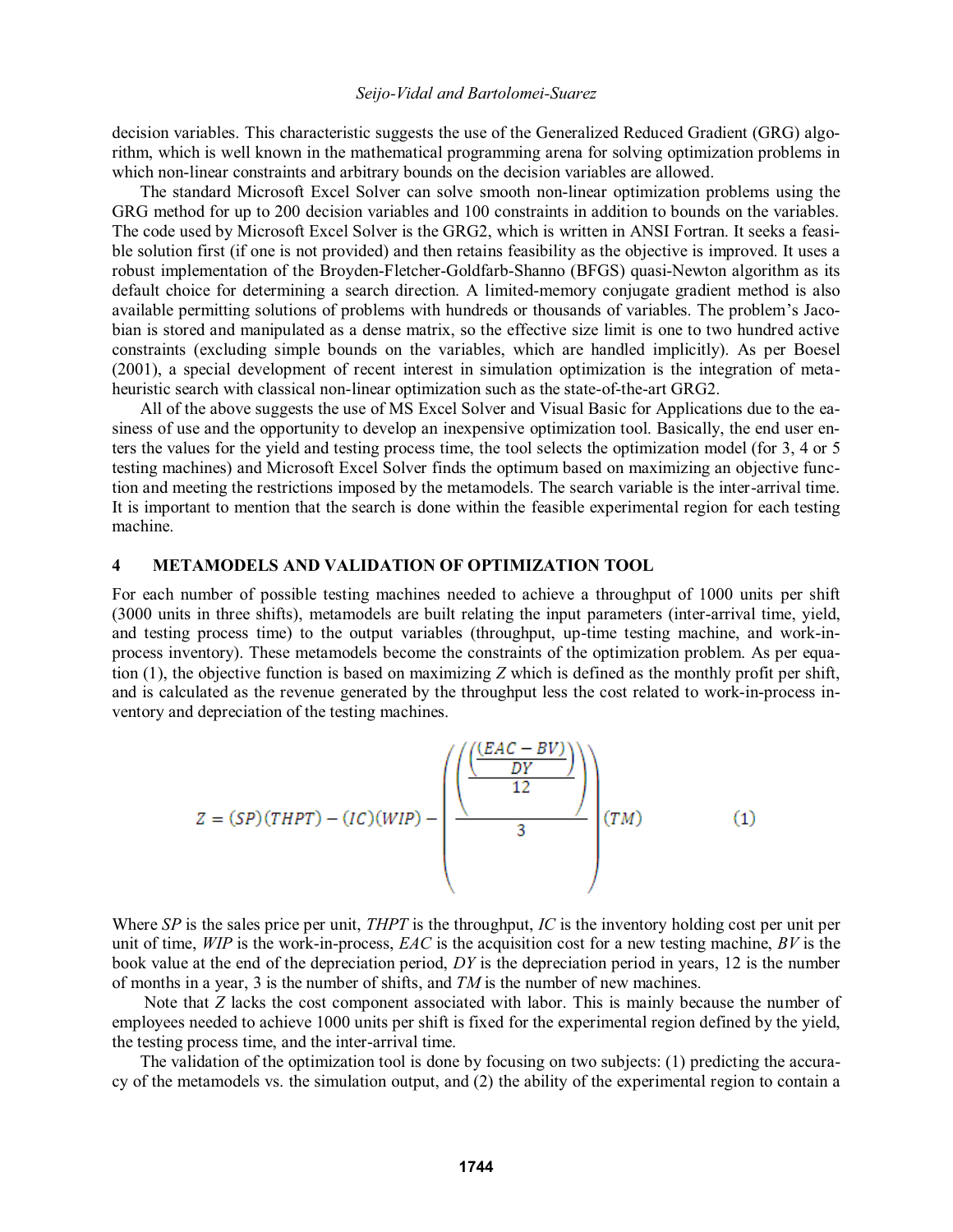local optimum with respect the combination of possible values for the yield and testing process time input parameters.

|           |               | Input                      | Output                    |  |
|-----------|---------------|----------------------------|---------------------------|--|
| Scenario# | Yield $(\% )$ | Testing Proc. Time $(\% )$ | <b>Optimization Model</b> |  |
|           | 90            | 70                         | 3 Testing Machines        |  |
|           | 81.3          | 85                         | 4 Testing Machines        |  |
|           | 72.6          | 100                        | 5 Testing Machines        |  |

Table 1 Validation scenarios for the metamodels accuracy

For subject (1), it is decided to run different scenarios for possible combinations of yield and testing process time (refer to Table 1). The output from the optimization tool is compared to the output of the simulation model. It is important to mention that for simulation purposes, the input parameter inter-arrival time is obtained from the optimization tool.

It is common to validate metamodels by means of confidence interval hypothesis tests. In this approach, the confidence interval for the prediction is statistically compared to the confidence interval of the simulation response. It is understood that for the case of this project, such a comparison is of no practical value for the end user or management of the company. The main reason being that management is more interested in knowing the probability distribution for the performance measure throughput, rather than the confidence interval for the mean (average throughput) at the stationary point. In other words, they were more interested in the behavior of the population at the stationary point. It is decided to do the validation by comparing the point estimate of the simulation for the responses of interest (throughput, up-time testing machines, utilization packing personnel, and work-in process inventory) vs. the prediction from the metamodels. The decision criteria for validation purposes are the same percentages used for estimating the number of simulation replicates at the time of doing the sensitivity analysis. These criteria are of practical value since they represent the allowable error for each performance measure given by the management of the company. It is understood that this validation approach is of common sense for management, thus gaining confidence on the results of the study.

In order to calculate the point estimate for the performance measures or simulation responses of interest, 1000 replicates are run for each validation scenario. Since 1 replicate is equivalent to a month worth of production, then 1000 replicates are equivalent to 83.3 years; from the point of view of the manufacturing life for this product, such amount of replicates are understood to be representative of the population. Statistically speaking, the confidence interval for each simulation response of interest is small enough to consider the simulation averages as the point estimates at the steady state. Table 2 presents the results for each validation run or scenario, and Table 3 presents the accuracy (error %) of the metamodels vs. the simulation outputs or responses. Note that the error for each of the output variables of interest is less than the allowable error.

For subject (2), the optimization tool is run with two scenarios presented in Table 4. Scenario  $#1$ represents the limit for the 3 testing machines experimental region (in terms of yield and testing process time). Scenario #2 is the limit for 4 testing machines. In the case of scenario #1, the expectation is for the optimization tool not to find a feasible solution with the optimization model for 3 testing machines, but with the optimization model for 4 testing machines. This guarantees that for any combination of yield and testing process time feasible for 3 testing machines, the optimum is contained within the experimental region, at least within the limits provided for the yield and testing process time. The same being true for scenario #2 and 4 testing machines, but in this case, the feasible solution is lying within 5 testing machines optimization model. This approach is valid because the combination of 90% yield, 70% of the testing process time, and 48.5% of the inter-arrival time, was a common point or the starting point for the de-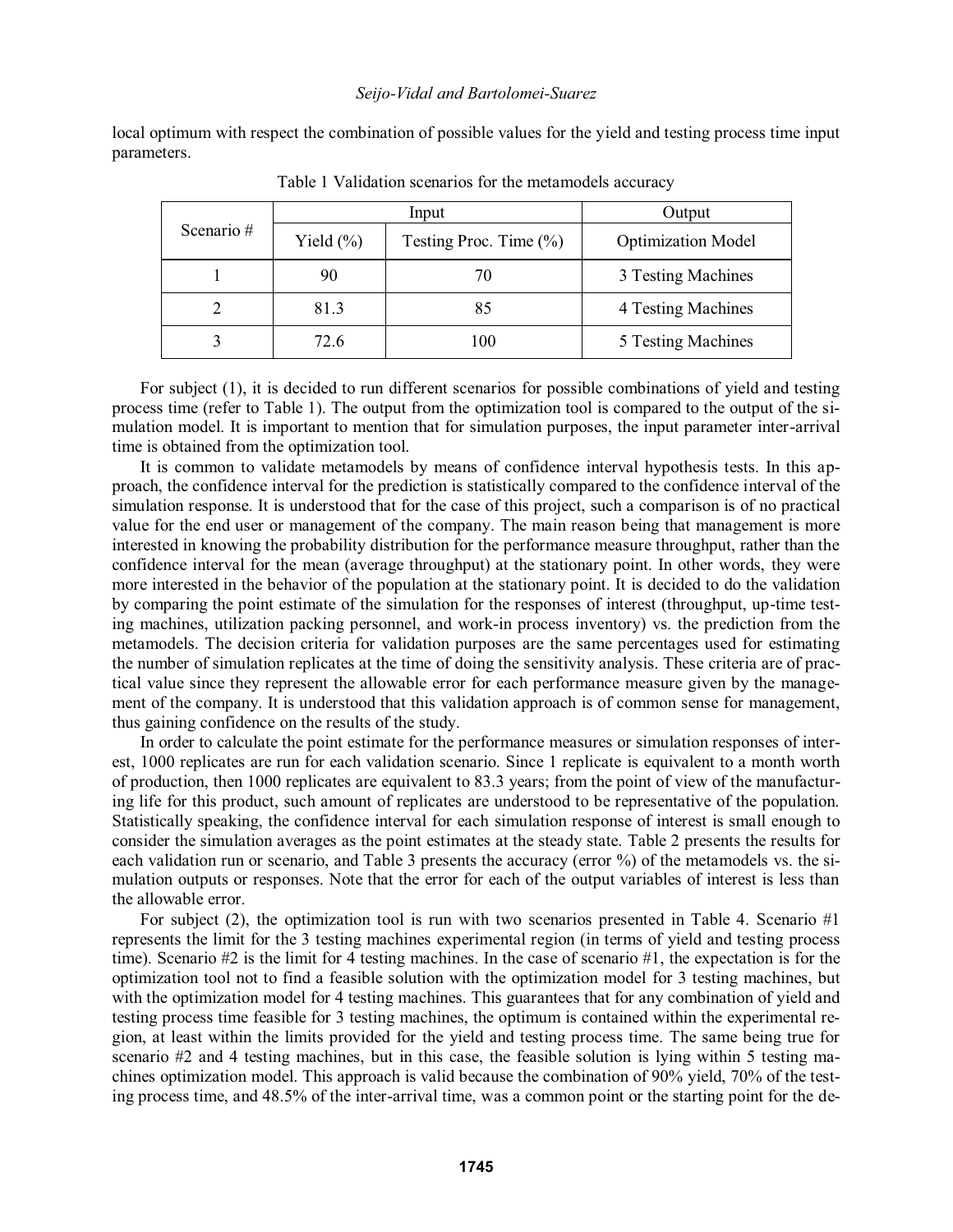velopment of the three experimental regions. In other words, the region for 3 testing machines is contained within the region for 4 testing machines, which in turn is contained within the region for 5 testing machines.

|            |               | Input           |                                                       | Output                    | Simulation Model |                             |                        | Optimization Tool       |          |                             |      |                         |
|------------|---------------|-----------------|-------------------------------------------------------|---------------------------|------------------|-----------------------------|------------------------|-------------------------|----------|-----------------------------|------|-------------------------|
| #<br>Scen. | Model<br>Opt. | $(\%)$<br>Yield | $\mathbf{m}$ e<br>Testing<br>$\mathcal{S}_0$<br>Proc. | arrival<br>Time<br>Inter- | Through.         | Up-time<br>Testing<br>Mach. | $\mathbb{W}\mathbb{P}$ | Pack.<br>Pers.<br>Util. | Through. | Up-time<br>Testing<br>Mach. | WIP  | Pack.<br>Pers.<br>Util. |
| Ŧ.         | 3 TM          | 90.0            | 70.0                                                  | 0.465                     | 1096.2           | 94.5                        | 19.7                   | N/A                     | 1090.4   | 94.3                        | 18.6 | N/A                     |
| 2          | 4 TM          | 81.3            | 85.0                                                  | 0.450                     | 1021.2           | 86.7                        | 13.7                   | N/A                     | 1019.7   | 86.4                        | 13.7 | N/A                     |
| 3          | 5 TM          | 72.6            | 100.0                                                 | 0.405                     | 1016             | N/A                         | 15.5                   | 77.6                    | 1013.7   | N/A                         | 14.3 | 77.4                    |

Table 2 Optimization tool and simulation results for validation purposes

Table 3 Accuracy (error %) of the metamodel vs. the simulation

|                 |            | $%$ Error |                       |          |                   |  |
|-----------------|------------|-----------|-----------------------|----------|-------------------|--|
| Scen. $#$       | Opt. Model | Through.  | Up-time Testing Mach. | WIP      | Util. Pack. Pers. |  |
|                 | 3 TM       | $0.53\%$  | 0.21%                 | 5.58%    | N/A               |  |
| $\overline{2}$  | 4 TM       | 0.15%     | $0.35\%$              | $0.00\%$ | N/A               |  |
| 3               | 5 TM       | $0.23\%$  | N/A                   | $7.74\%$ | 0.26%             |  |
| Allowable Error |            | 2.50%     | 1.00%                 | 10.00%   | 1.00%             |  |
|                 |            |           |                       |          |                   |  |

Table 4 Validation Scenarios for the experimental regions

|               |                        | Input                                   | Output               |                          |  |
|---------------|------------------------|-----------------------------------------|----------------------|--------------------------|--|
| Scenario<br># | Yield<br>$\frac{1}{2}$ | Testing Proc. Time<br>$\left(\%\right)$ | No Feasible Solution | <b>Feasible Solution</b> |  |
|               | 85                     | 75                                      | 3 Testing Machines   | 4 Testing Machines       |  |
| 2             | 81.3                   | 85                                      | 4 Testing Machines   | 5 Testing machines       |  |

Table 5 shows that scenario #1 has no feasible solution for 3 testing machines; instead, a feasible solution is obtained for 4 testing machines. Table 6 shows that scenario #2 has no feasible solution for 4 testing machines; instead, a feasible solution is obtained for 5 testing machines. For validation purposes, these are the expected results.

The conclusion from tables 5 and 6 is that the experimental region (in terms of the yield and testing process time factors) for a particular number of testing machines, has the capability to contain the optimum for a particular combination of yield and testing process time if in reality there is a feasible solution within that particular number of testing machines. Validating the experimental region guarantees the right selection of the number of testing machines required for a particular combination of yield and testing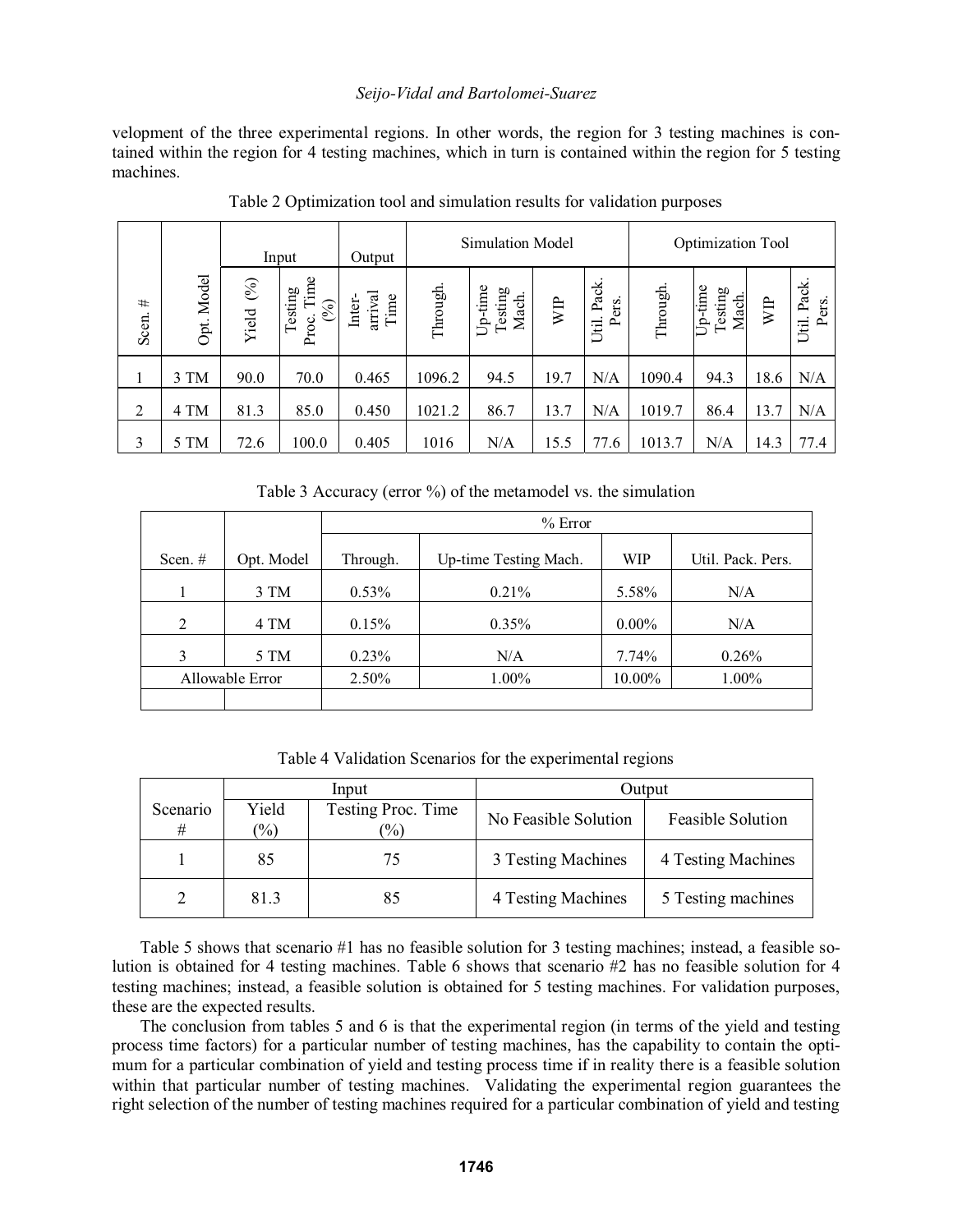time factors. It also shows the validity of the Generalized Reduced Gradient method as well as the usefulness of Microsoft Excel Solver for the optimization stage of this simulation study.

| Measure                | Constraints | Optimization Tool  |                    |  |
|------------------------|-------------|--------------------|--------------------|--|
|                        |             | 3 Testing Machines | 4 Testing Machines |  |
| Throughput             | $>= 1000$   | 1000.0             | 1063.7             |  |
| Up-time Test.<br>Mach. | $\leq$ 9.5% | 96.7               | 77.6               |  |
| WIP                    | $\leq$ 22   | 24.6               | 12.6               |  |

Table 5 Scenario  $#1 - Experimental region$ 

Table 6 Scenario  $#2$  – Experimental region

| Measure                | Constraints | Optimization Tool  |                    |  |
|------------------------|-------------|--------------------|--------------------|--|
|                        |             | 4 Testing Machines | 5 Testing Machines |  |
| Throughput             | $>= 1000$   | 971.4              | 1113.1             |  |
| Up-time Test.<br>Mach. | $\leq$ 95%  | 96.6               | N/A                |  |
| <b>WIP</b>             | $\leq$ 22   | 27.8               | 16.1               |  |
| Util. Pack.<br>Pers.   | $\leq$ 85%  | N/A                | 85.0               |  |

# **5 CONCLUSIONS**

The objective of the study was to provide the end user with a tool that allows him/her to understand the behavior of the system for the whole spectrum of alternatives or possibilities as defined by the yield and testing process time. The scenario studied was complex in nature based on the relationship between the input parameters and the multiple interrelated output variables, several restrictions or constraints imposed on the system, the uncertainty related to the yield and testing process time, and the fact that there are both continuous and discrete input parameters.

The methodology followed proved to be crucial for the understanding of the system's behavior. It can be summarized as follows: 1) using sensitivity analysis and a series of sequential experiments with the objective of simplifying the complexity of the problem and identifying input parameters worthy of being considered for further experimentation and their respective experimental levels; 2) using experimental design for metamodeling purposes, and 3) developing an optimization tool with practical use for this application.

The optimization problem was of the smooth non-linear type requiring the use of the Generalized Reduced Gradient algorithm. The optimization tool was developed using Microsoft Excel Solver and Visual Basic for Application mainly because the standard Microsoft Excel Solver has the capability to implement the GRG by means of the GRG2 code, and the availability and practicability to the end user.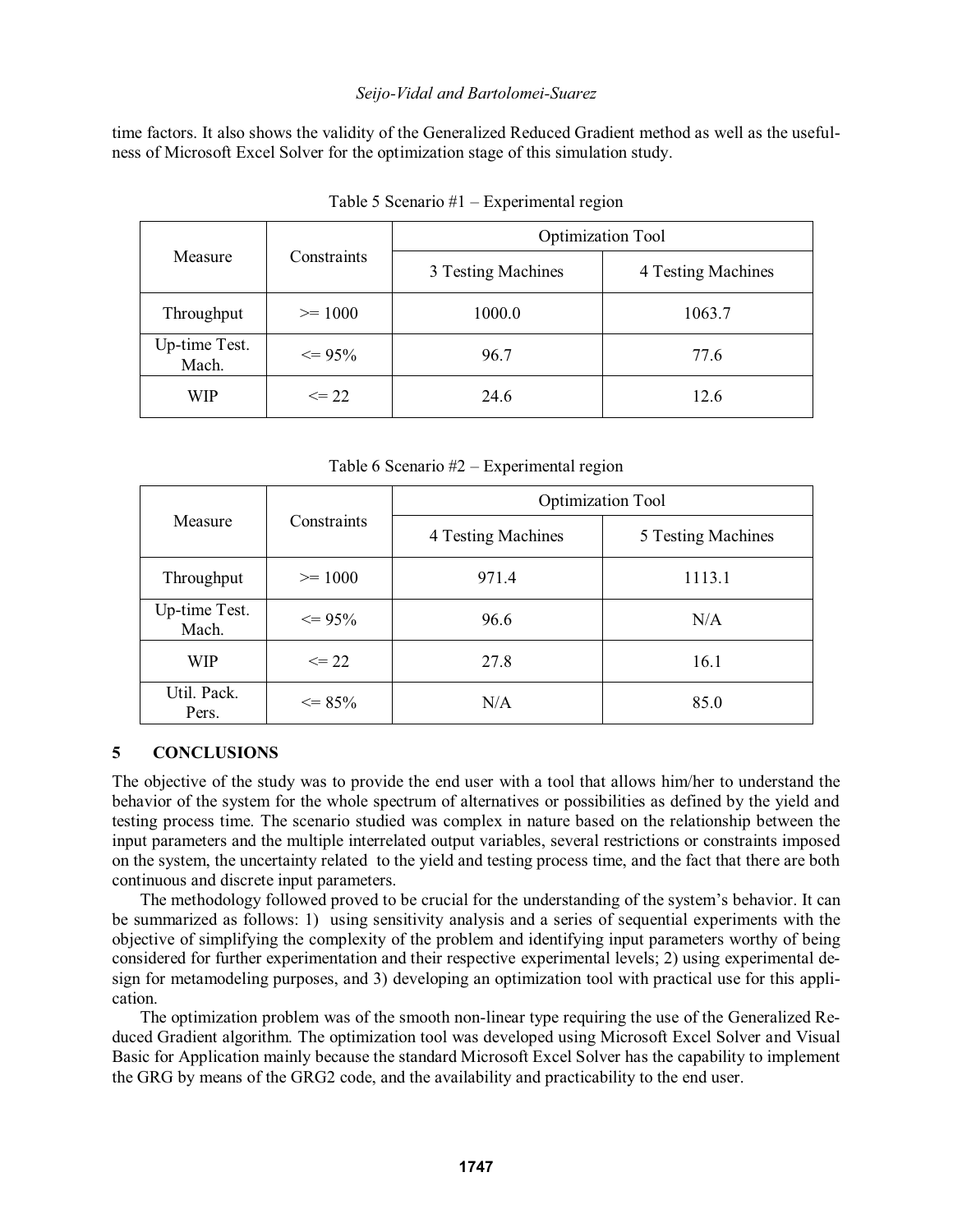It is important to mention that there was a trade-off between understanding the behavior of all possible combinations for the critical factors and the cost of developing such a tool. In the case of this study, it was relatively easy since the problem was already reduced to three quantitative critical factors (yield, testing process time, and inter-arrival time) for each number of testing machines. Note that as the number of factors increases, defining the experimental region becomes more difficult. In addition, the experimental region may tend not to fit a quadratic model, which complicates the analysis even further.

The complexity of this project was reduced by setting the throughput goal around 3000 units per month (1000 per shift). However, considering the throughput as uncertain adds on the complexity of the analysis since practically no input parameter could be set to a fix value. Solving such a system is worth trying from the academic point of view.

#### **REFERENCES**

- April, J., F. Glover, J. P. Kelly, and M. Laguna. 2003. Practical introduction to simulation optimization. In *Proceedings of the 2003 Winter Simulation Conference*, ed. S. Chick, P. J. Sánchez, D. Ferrin, and D. J. Morrice, 71–78. Piscataway, New Jersey: Institute of Electrical and Electronics Engineers, Inc.
- Barton, R. R. 1998. Simulation metamodels. In *Proceedings of the 1998 Winter Simulation Conference*, ed. D.J. Medeiros, E.F. Watson, J.S. Carson and M.S. Manivannan, 167-174. Piscataway, New Jersey: Institute of Electrical and Electronics Engineers, Inc.
- Banks, J., J. S. Carson, B. L. Nelson, and D. M. Nicol. 2000. *Discrete-event system simulation*. 3rd ed. Upper Saddle River, New Jersey: Prentice-Hall, Inc.
- Boesel, J., F. Glover, R. O. Bowden, J. P. Kelly, and E. Westwig. 2001. Future of simulation optimization. In *Proceedings of the 2001 Winter Simulation Conference*, ed. B. A. Peters, J. S. Smith, D. J. Medeiros, and M. W. Rohrer, 1466-1469. Piscataway, New Jersey: Institute of Electrical and Electronics Engineers, Inc.
- Boesel, J., B. L. Nelson, and S. H. Kim. 2003. Using ranking and selection to "clean up" after simulation optimization. *Operations Research* 51(5):814-825.
- Fu, M. C. 2001. Simulation optimization. In *Proceedings of the 2001 Winter Simulation Conference*, ed. B. A. Peters, J. S. Smith, D. J. Medeiros, and M. W. Rohrer, 53-61. Piscataway, New Jersey: Institute of Electrical and Electronics Engineers, Inc.
- Glover, F., J. P. Kelly, and M. Laguna.1999. New advances for wedding optimization and simulation. In *Proceedings of the 1999 Winter Simulation Conference*, ed. P. A. Farrington, H. B. Nembhard, D. T. Sturrock, and G. W. Evans, 255-260. Piscataway, New Jersey: Institute of Electrical and Electronics Engineers, Inc.
- Goldsman, D. and B.L. Nelson. 1998. Comparing systems via simulation. Chapter 8 in *Handbook of Simulation: Principles, Methodology, Advances, Applications, and Practice*, ed. J. Banks. New York: John Wiley & Sons.
- Kleijnen, J.P.C. 1998. Experimental design for sensitivity analysis, optimization, and validation of simulation models. Chapter 6 in *Handbook of Simulation: Principles, Methodology, Advances, Applications, and Practice*, ed. J. Banks. New York: John Wiley & Sons.
- Kleijnen, J. P. C., A. V. Noordegraaf, and M. Nielen. 2001. Sensitivity analysis of censored output through polynomial, logistic, and tobit regression meta-models: theory and case study. In *Proceedings of the 2001 Winter Simulation Conference*, ed. B. A. Peters, J. S. Smith, D. J. Medeiros, and M. W. Rohrer, 486-491. Piscataway, New Jersey: Institute of Electrical and Electronics Engineers, Inc.
- Law, A. M., and W.D. Kelton. 1991. *Simulation modeling and analysis*. New York: McGraw- Hill, Inc.
- Montgomery, D. C. 2001. *Design and analysis of experiment*. New York: John Wiley & Sons, Inc.
- Sánchez, S. 2001. ABC's of output analysis. In *Proceedings of the 2001 Winter Simulation Conference*, ed. B. A. Peters, J. S. Smith, D. J. Medeiros, and M. W. Rohrer, 30-38. Piscataway, New Jersey: Institute of Electrical and Electronics Engineers, Inc.